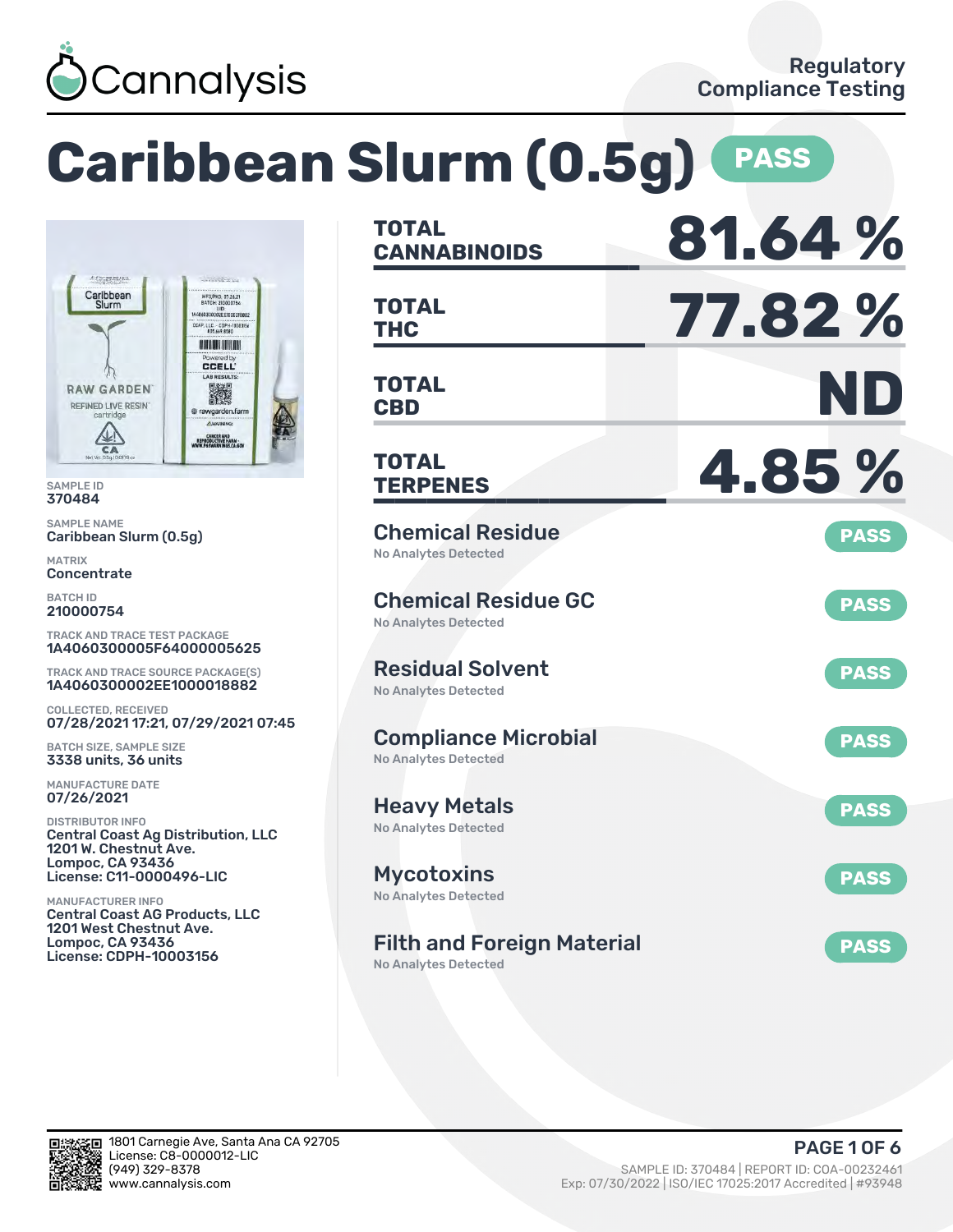

## CANNABINOID ANALYSIS

Total THC,CBD value(s) have been decarboxylated.

| TOTAL THC:          | 778.2 mg/g (77.82 %), 389.1 mg per package |
|---------------------|--------------------------------------------|
| TOTAL CBD:          | ND.                                        |
| TOTAL CANNABINOIDS: | 816.4 mg/g (81.64 %)                       |

UNIT OF MEASUREMENT: Milligrams per Gram(mg/g)

| <b>ANALYTE</b>         | <b>RESULT</b>        | LOD    | <b>LLOO</b> | <b>ANALYTE</b> | <b>RESULT</b>        | <b>LOD</b> | <b>LLOO</b> |
|------------------------|----------------------|--------|-------------|----------------|----------------------|------------|-------------|
| THCa                   | ND                   | 0.2000 | 0.4000      | CBDv           | ND                   | 0.2000     | 0.4000      |
| D9THC                  | 778.2 mg/g (77.82 %) | 0.2000 | 0.4000      | CBGa           | <b>ND</b>            | 0.2000     | 0.4000      |
| D8THC                  | ND                   | 0.2000 | 0.4000      | CBG            | 38.17 mg/g (3.817 %) | 0.2000     | 0.4000      |
| <b>THC<sub>v</sub></b> | <b>ND</b>            | 0.2000 | 0.4000      | CBN            | ND                   | 0.2000     | 0.4000      |
| CBDa                   | <b>ND</b>            | 0.2000 | 0.4000      | CBC            | <b>ND</b>            | 0.2000     | 0.4000      |
| CBD                    | ND                   | 0.2000 | 0.4000      |                |                      |            |             |
|                        |                      |        |             |                |                      |            |             |

#### ADDITIONAL INFORMATION

| Method:              | SOP-TECH-001 | Sample Prepped: 07/29/2021 12:47 | Sample Approved: 07/30/202110:30   |  |
|----------------------|--------------|----------------------------------|------------------------------------|--|
| Instrument: UPLC-DAD |              | Sample Analyzed: 07/29/202115:48 | Prep-Analytical Batch: 31434-25574 |  |



## TERPENE ANALYSIS

TOTAL TERPENES: 48.55 mg/g (4.855 %)

| UNIT OF MEASUREMENT: | Milligrams per Gram(mg/g)                     |        |   |
|----------------------|-----------------------------------------------|--------|---|
| <b>ANALYTE</b>       | <b>RESULT</b>                                 | LOD    |   |
| 3-Carene             | ND                                            | 1.000  |   |
| Alpha cedrene        | ND                                            | 1.000  |   |
| Alpha pinene         | $1.901 \,\mathrm{mag/g}$ (0.1901 %)           | 0.1000 |   |
| Alpha terpineol      | <ll00< td=""><td>0.3260</td><td></td></ll00<> | 0.3260 |   |
| Beta myrcene         | 12.66 mg/g (1.266 %)                          | 0.5000 | , |
| Borneol              | <b>ND</b>                                     | 1.000  |   |
| Camphor              | ND                                            | 0.1000 |   |
| Cedrol               | ND                                            | 0.5000 |   |
| Cis nerolidol        | ND                                            | 2.500  |   |
|                      |                                               |        |   |

| ANALYTE                                                                                                                                         | <b>RESULT</b>                                                                                                                                          | LOD    | LLOQ   | ANALYTE                | <b>RESULT</b>           | LOD    | <b>LLOQ</b> |
|-------------------------------------------------------------------------------------------------------------------------------------------------|--------------------------------------------------------------------------------------------------------------------------------------------------------|--------|--------|------------------------|-------------------------|--------|-------------|
| 3-Carene                                                                                                                                        | <b>ND</b>                                                                                                                                              | 1.000  | 2.500  | Alpha bisabolol        | <b>ND</b>               | 0.1000 | 0.5000      |
| Alpha cedrene                                                                                                                                   | <b>ND</b>                                                                                                                                              | 1.000  | 2.500  | Alpha humulene         | 1.276 mg/g (0.1276 %)   | 0.5000 | 1.000       |
| Alpha pinene                                                                                                                                    | 1.901 mg/g (0.1901 %)                                                                                                                                  | 0.1000 | 1.000  | Alpha terpinene        | <b>ND</b>               | 0.5000 | 1.000       |
| Alpha terpineol                                                                                                                                 | <lloq< td=""><td>0.3260</td><td>0.6520</td><td>Beta caryophyllene</td><td>4.464 mg/g <math>(0.4464\%)</math></td><td>0.5000</td><td>1.000</td></lloq<> | 0.3260 | 0.6520 | Beta caryophyllene     | 4.464 mg/g $(0.4464\%)$ | 0.5000 | 1.000       |
| Beta myrcene                                                                                                                                    | 12.66 mg/g (1.266 %)                                                                                                                                   | 0.5000 | 1.000  | Beta pinene            | 1.733 mg/g (0.1733 %)   | 0.6070 | 1.214       |
| Borneol                                                                                                                                         | <b>ND</b>                                                                                                                                              | 1.000  | 2.500  | Camphene               | <b>ND</b>               | 0.5000 | 1.000       |
| Camphor                                                                                                                                         | <b>ND</b>                                                                                                                                              | 0.1000 | 0.5000 | Caryophyllene oxide ND |                         | 0.5000 | 2.500       |
| Cedrol                                                                                                                                          | <b>ND</b>                                                                                                                                              | 0.5000 | 1.000  | Cis geraniol           | <b>ND</b>               | 1.000  | 2.500       |
| Cis nerolidol                                                                                                                                   | <b>ND</b>                                                                                                                                              | 2.500  | 5.000  | Eucalyptol             | <b>ND</b>               | 0.1000 | 0.5000      |
| Fenchol                                                                                                                                         | <lloq< td=""><td>0.5000</td><td>1.000</td><td>Fenchone</td><td><b>ND</b></td><td>0.1000</td><td>0.5000</td></lloq<>                                    | 0.5000 | 1.000  | Fenchone               | <b>ND</b>               | 0.1000 | 0.5000      |
| Gamma terpinene                                                                                                                                 | <ll0q< td=""><td>0.1000</td><td>0.5000</td><td>Gamma terpineol</td><td><b>ND</b></td><td>0.2090</td><td>0.5230</td></ll0q<>                            | 0.1000 | 0.5000 | Gamma terpineol        | <b>ND</b>               | 0.2090 | 0.5230      |
| Geranyl acetate                                                                                                                                 | <b>ND</b>                                                                                                                                              | 0.1000 | 0.5000 | Guaiol                 | <b>ND</b>               | 2.500  | 5.000       |
| Isoborneol                                                                                                                                      | <b>ND</b>                                                                                                                                              | 0.5000 | 1.000  | Isopulegol             | <b>ND</b>               | 2.500  | 5.000       |
| Limonene                                                                                                                                        | 4.427 mg/g (0.4427 %)                                                                                                                                  | 0.5000 | 2.500  | Linalool               | 1.253 mg/g $(0.1253\%)$ | 0.5000 | 1.000       |
| Menthol                                                                                                                                         | <b>ND</b>                                                                                                                                              | 1.000  | 2.500  | Ocimene 1              | <b>ND</b>               | 0.1550 | 0.3100      |
| Ocimene 2                                                                                                                                       | <lloq< td=""><td>0.3450</td><td>1.725</td><td>P-cymene</td><td><b>ND</b></td><td>0.5230</td><td>1.045</td></lloq<>                                     | 0.3450 | 1.725  | P-cymene               | <b>ND</b>               | 0.5230 | 1.045       |
| P-mentha-1,5-diene <lloq< td=""><td></td><td>0.5000</td><td>1.000</td><td>Pulegone</td><td><b>ND</b></td><td>0.1000</td><td>0.5000</td></lloq<> |                                                                                                                                                        | 0.5000 | 1.000  | Pulegone               | <b>ND</b>               | 0.1000 | 0.5000      |
| Sabinene                                                                                                                                        | <b>ND</b>                                                                                                                                              | 0.5000 | 1.000  | Terpinolene            | 20.83 mg/g (2.083 %)    | 0.1000 | 0.5000      |
| Trans beta farneseneND                                                                                                                          |                                                                                                                                                        | 2.500  | 5.000  | Trans geraniol         | <b>ND</b>               | 0.5000 | 2.500       |
| Trans nerolidol                                                                                                                                 | <b>ND</b>                                                                                                                                              | 0.5000 | 2.500  | Valencene              | <b>ND</b>               | 0.5000 | 1.000       |



PAGE 2 OF 6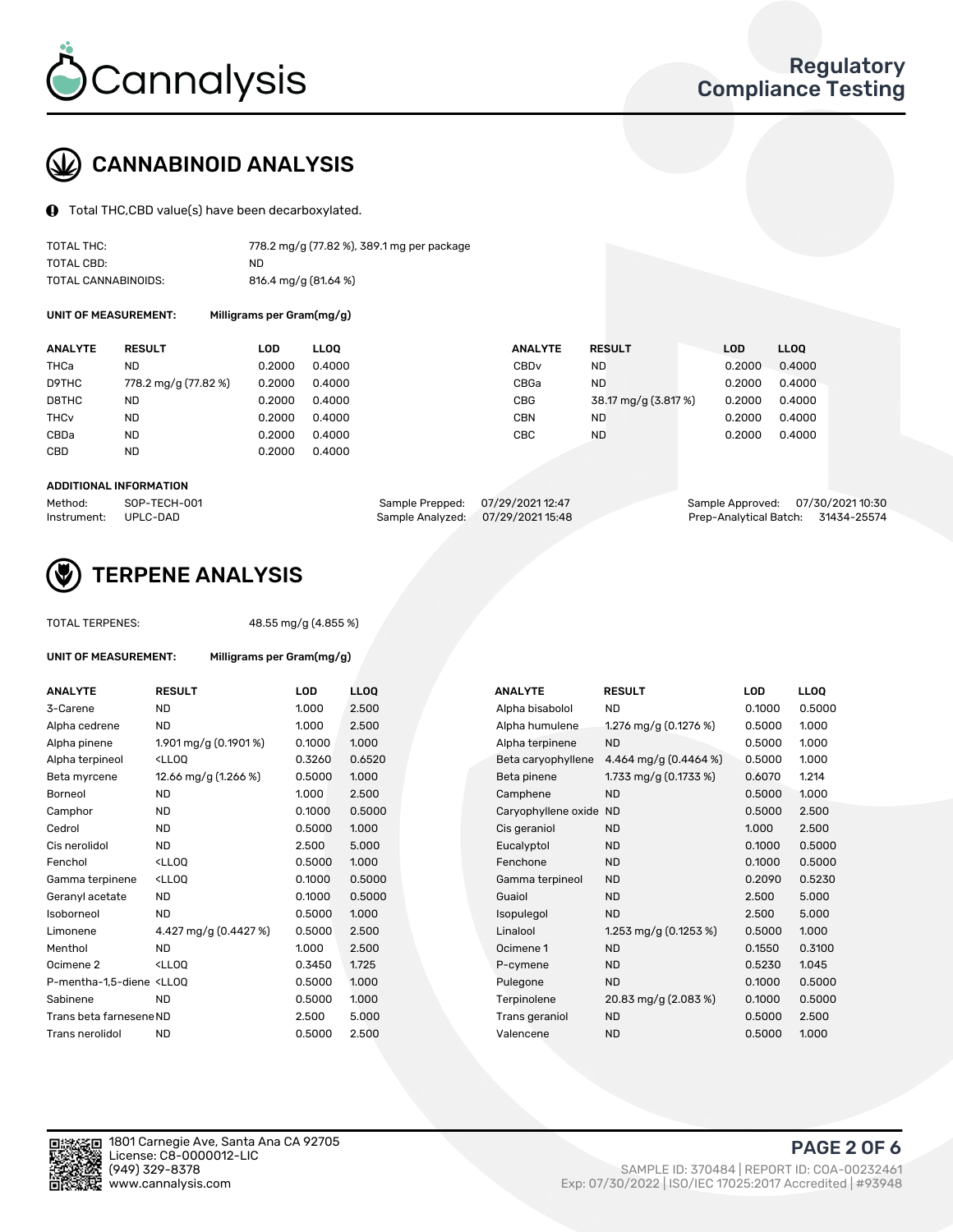

## Regulatory Compliance Testing

#### ADDITIONAL INFORMATION

Sample Analyzed: 07/29/2021 15:35

Method: SOP-TECH-027 Sample Prepped: 07/29/2021 15:34 Sample Approved: 07/30/2021 13:56



CHEMICAL RESIDUE ANALYSIS PASS

UNIT OF MEASUREMENT: Micrograms per Gram(ug/g)

| <b>ANALYTE</b>    | <b>RESULT</b> | LOD    | LLOQ   | <b>ACTION LEVEL</b> |      | <b>ANALYTE</b>      | <b>RESULT</b> | LOD    | <b>LLOQ</b> | <b>ACTION LEVEL</b> |      |
|-------------------|---------------|--------|--------|---------------------|------|---------------------|---------------|--------|-------------|---------------------|------|
| Abamectin         | <b>ND</b>     | 0.0200 | 0.0400 | 0.1000              | Pass | Acephate            | <b>ND</b>     | 0.0200 | 0.0400      | 0.1000              | Pass |
| Acequinocyl       | <b>ND</b>     | 0.0200 | 0.0400 | 0.1000              | Pass | Acetamiprid         | <b>ND</b>     | 0.0200 | 0.0400      | 0.1000              | Pass |
| Aldicarb          | <b>ND</b>     | 0.0200 | 0.0400 | 0.0                 | Pass | Azoxystrobin        | <b>ND</b>     | 0.0200 | 0.0400      | 0.1000              | Pass |
| Bifenazate        | <b>ND</b>     | 0.0200 | 0.0400 | 0.1000              | Pass | Bifenthrin          | <b>ND</b>     | 0.0200 | 0.0400      | 3.000               | Pass |
| <b>Boscalid</b>   | <b>ND</b>     | 0.0200 | 0.0400 | 0.1000              | Pass | Carbaryl            | <b>ND</b>     | 0.0200 | 0.0400      | 0.5000              | Pass |
| Carbofuran        | <b>ND</b>     | 0.0200 | 0.0400 | 0.0                 | Pass | Chlorantraniliprole | <b>ND</b>     | 0.0200 | 0.0400      | 10.00               | Pass |
| Clofentezine      | <b>ND</b>     | 0.0200 | 0.0400 | 0.1000              | Pass | Coumaphos           | <b>ND</b>     | 0.0200 | 0.0400      | 0.0                 | Pass |
| Cyfluthrin        | <b>ND</b>     | 0.4000 | 1.000  | 2.000               | Pass | Cypermethrin        | <b>ND</b>     | 0.4000 | 1.000       | 1.000               | Pass |
| Daminozide        | <b>ND</b>     | 0.0200 | 0.0400 | 0.0                 | Pass | Diazinon            | <b>ND</b>     | 0.0200 | 0.0400      | 0.1000              | Pass |
| <b>Dichlorvos</b> | <b>ND</b>     | 0.0200 | 0.0400 | 0.0                 | Pass | Dimethoate          | <b>ND</b>     | 0.0200 | 0.0400      | 0.0                 | Pass |
| Dimethomorph      | <b>ND</b>     | 0.0200 | 0.0400 | 2.000               | Pass | Ethoprophos         | <b>ND</b>     | 0.0200 | 0.0400      | 0.0                 | Pass |
| Etofenprox        | <b>ND</b>     | 0.0200 | 0.0400 | 0.0                 | Pass | Etoxazole           | <b>ND</b>     | 0.0200 | 0.0400      | 0.1000              | Pass |
| Fenhexamid        | <b>ND</b>     | 0.0200 | 0.0400 | 0.1000              | Pass | Fenoxycarb          | <b>ND</b>     | 0.0200 | 0.0400      | 0.0                 | Pass |
| Fenpyroximate     | <b>ND</b>     | 0.0200 | 0.0400 | 0.1000              | Pass | Fipronil            | <b>ND</b>     | 0.0400 | 0.1000      | 0.0                 | Pass |
| Flonicamid        | <b>ND</b>     | 0.0200 | 0.0400 | 0.1000              | Pass | Fludioxonil         | <b>ND</b>     | 0.0200 | 0.0400      | 0.1000              | Pass |
| Hexythiazox       | <b>ND</b>     | 0.0200 | 0.0400 | 0.1000              | Pass | Imazalil            | <b>ND</b>     | 0.0200 | 0.0400      | 0.0                 | Pass |
| Imidacloprid      | <b>ND</b>     | 0.0200 | 0.0400 | 5.000               | Pass | Kresoxim methyl     | <b>ND</b>     | 0.0200 | 0.0400      | 0.1000              | Pass |
| Malathion         | <b>ND</b>     | 0.0200 | 0.0400 | 0.5000              | Pass | Metalaxyl           | <b>ND</b>     | 0.0200 | 0.0400      | 2.000               | Pass |
| Methiocarb        | <b>ND</b>     | 0.0200 | 0.0400 | 0.0                 | Pass | Methomyl            | <b>ND</b>     | 0.0200 | 0.0400      | 1.000               | Pass |
| Mevinphos         | <b>ND</b>     | 0.0200 | 0.0400 | 0.0                 | Pass | Myclobutanil        | <b>ND</b>     | 0.0200 | 0.0400      | 0.1000              | Pass |
| Naled             | <b>ND</b>     | 0.0200 | 0.0400 | 0.1000              | Pass | Oxamyl              | <b>ND</b>     | 0.0200 | 0.0400      | 0.5000              | Pass |
| Paclobutrazol     | <b>ND</b>     | 0.0200 | 0.0400 | 0.0                 | Pass | Permethrins         | <b>ND</b>     | 0.0400 | 0.1000      | 0.5000              | Pass |
| Phosmet           | <b>ND</b>     | 0.0200 | 0.0400 | 0.1000              | Pass | Piperonyl butoxide  | <b>ND</b>     | 0.0200 | 0.0400      | 3.000               | Pass |
| Prallethrin       | <b>ND</b>     | 0.0200 | 0.0400 | 0.1000              | Pass | Propiconazole       | <b>ND</b>     | 0.0200 | 0.0400      | 0.1000              | Pass |
| Propoxur          | <b>ND</b>     | 0.0200 | 0.0400 | 0.0                 | Pass | Pyrethrins          | <b>ND</b>     | 0.0200 | 0.0400      | 0.5000              | Pass |
| Pyridaben         | <b>ND</b>     | 0.0200 | 0.0400 | 0.1000              | Pass | Spinetoram          | <b>ND</b>     | 0.0200 | 0.0400      | 0.1000              | Pass |
| Spinosad          | <b>ND</b>     | 0.0300 | 0.0700 | 0.1000              | Pass | Spiromesifen        | <b>ND</b>     | 0.0200 | 0.0400      | 0.1000              | Pass |
| Spirotetramat     | <b>ND</b>     | 0.0200 | 0.0400 | 0.1000              | Pass | Spiroxamine         | <b>ND</b>     | 0.0200 | 0.0400      | 0.0                 | Pass |
| Tebuconazole      | <b>ND</b>     | 0.0200 | 0.0400 | 0.1000              | Pass | Thiacloprid         | <b>ND</b>     | 0.0200 | 0.0400      | 0.0                 | Pass |
| Thiamethoxam      | <b>ND</b>     | 0.0200 | 0.0400 | 5.000               | Pass | Trifloxystrobin     | <b>ND</b>     | 0.0200 | 0.0400      | 0.1000              | Pass |
|                   |               |        |        |                     |      |                     |               |        |             |                     |      |

#### ADDITIONAL INFORMATION

Method: SOP-TECH-002 Sample Prepped: 07/29/2021 12:47 Sample Approved: 07/30/2021 11:00<br>Instrument: LC-MS/MS Sample Analyzed: 07/29/2021 13:35 Prep-Analytical Batch: 31435-25565 Prep-Analytical Batch: 31435-25565

PAGE 3 OF 6

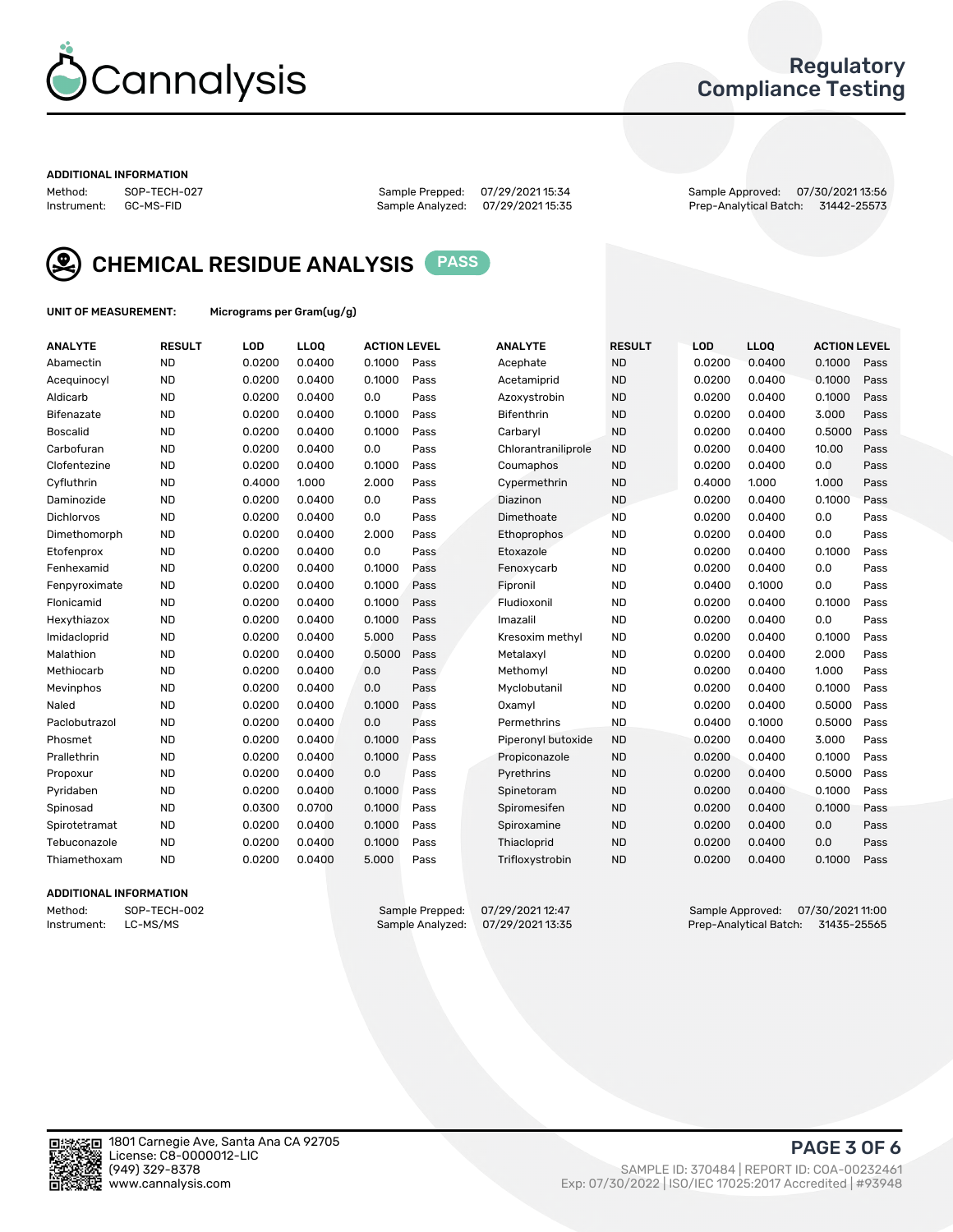

## CHEMICAL RESIDUE GC ANALYSIS PASS

| UNIT OF MEASUREMENT: | Micrograms per Gram(ug/g) |
|----------------------|---------------------------|
|                      |                           |

| <b>ANALYTE</b>         | <b>RESULT</b> | LOD    | <b>LLOO</b> | <b>ACTION LEVEL</b> |                  | <b>ANALYTE</b>   | <b>RESULT</b> | LOD              | <b>LLOO</b>            | <b>ACTION LEVEL</b> |      |
|------------------------|---------------|--------|-------------|---------------------|------------------|------------------|---------------|------------------|------------------------|---------------------|------|
| Captan                 | <b>ND</b>     | 0.1000 | 0.2000      | 0.7000              | Pass             | Chlordane        | <b>ND</b>     | 0.0109           | 0.0136                 | 0.0                 | Pass |
| Methyl parathion       | <b>ND</b>     | 0.0400 | 0.1000      | 0.0                 | Pass             | <b>PCNB</b>      | <b>ND</b>     | 0.0200           | 0.0400                 | 0.1000              | Pass |
| Chlorfenapyr           | <b>ND</b>     | 0.0800 | 0.1000      | 0.0                 | Pass             | Chlorpyrifos     | <b>ND</b>     | 0.0800           | 0.1000                 | 0.0                 | Pass |
|                        |               |        |             |                     |                  |                  |               |                  |                        |                     |      |
| ADDITIONAL INFORMATION |               |        |             |                     |                  |                  |               |                  |                        |                     |      |
| Method:                | SOP-TECH-010  |        |             |                     | Sample Prepped:  | 07/29/2021 13:36 |               | Sample Approved: |                        | 07/30/2021 10:40    |      |
| Instrument:            | GC-MS/MS      |        |             |                     | Sample Analyzed: | 07/29/2021 13:36 |               |                  | Prep-Analytical Batch: | 31436-25566         |      |

## RESIDUAL SOLVENT ANALYSIS PASS

UNIT OF MEASUREMENT: Micrograms per Gram(ug/g)

| <b>ANALYTE</b>       | <b>RESULT</b> | <b>LOD</b> | <b>LLOO</b> | <b>ACTION LEVEL</b> |      | <b>ANALYTE</b>           | <b>RESULT</b> | <b>LOD</b> | LLOO  | <b>ACTION LEVEL</b> |      |
|----------------------|---------------|------------|-------------|---------------------|------|--------------------------|---------------|------------|-------|---------------------|------|
| Acetone              | <b>ND</b>     | 50.00      | 100.0       | 5000                | Pass | Acetonitrile             | <b>ND</b>     | 50.00      | 100.0 | 410.0               | Pass |
| Benzene              | <b>ND</b>     | 0.5000     | 1.000       | 1.000               | Pass | <b>Butane</b>            | <b>ND</b>     | 50.00      | 100.0 | 5000                | Pass |
| Chloroform           | <b>ND</b>     | 0.5000     | 1.000       | 1.000               | Pass | Ethanol                  | <b>ND</b>     | 50.00      | 100.0 | 5000                | Pass |
| <b>Ethyl Acetate</b> | <b>ND</b>     | 50.00      | 100.0       | 5000                | Pass | <b>Ethyl Ether</b>       | <b>ND</b>     | 50.00      | 100.0 | 5000                | Pass |
| Ethylene oxide       | <b>ND</b>     | 0.5000     | 1.000       | 1.000               | Pass | Heptane                  | <b>ND</b>     | 50.00      | 100.0 | 5000                | Pass |
| Hexane               | <b>ND</b>     | 50.00      | 100.0       | 290.0               | Pass | <b>Isopropyl Alcohol</b> | <b>ND</b>     | 50.00      | 100.0 | 5000                | Pass |
| Methanol             | <b>ND</b>     | 50.00      | 100.0       | 3000                | Pass | Methylene chloride       | <b>ND</b>     | 0.5000     | 1.000 | 1.000               | Pass |
| Pentane              | <b>ND</b>     | 50.00      | 100.0       | 5000                | Pass | Propane                  | <b>ND</b>     | 50.00      | 200.0 | 5000                | Pass |
| Toluene              | <b>ND</b>     | 50.00      | 100.0       | 890.0               | Pass | Xylenes                  | <b>ND</b>     | 50.08      | 100.0 | 2170                | Pass |
| Trichloroethylene    | <b>ND</b>     | 0.5000     | 1.000       | 1.000               | Pass | 1.2-Dichloroethane       | <b>ND</b>     | 0.5000     | 1.000 | 1.000               | Pass |

#### ADDITIONAL INFORMATION

Method: SOP-TECH-021 Sample Prepped: 07/29/2021 16:27 Sample Approved: 07/30/2021 10:59<br>Sample Analyzed: 07/29/2021 16:29 Prep-Analytical Batch: 31449-25576 Prep-Analytical Batch: 31449-25576



UNIT OF MEASUREMENT: Cycle Threshold (Ct)

| <b>ANALYTE</b>         | <b>RESULT</b>              | LOD   | <b>LLOO</b> |     | <b>ACTION LEVEL</b> | <b>ANALYTE</b>   | <b>RESULT</b> | LOD                                 | <b>LLOO</b>            |     | <b>ACTION LEVEL</b> |
|------------------------|----------------------------|-------|-------------|-----|---------------------|------------------|---------------|-------------------------------------|------------------------|-----|---------------------|
| A.fumigatus            | <b>ND</b>                  | 33.00 | 0.0         | 0.0 | Pass                | A. flavus        | <b>ND</b>     | 33.00                               | 0.0                    | 0.0 | Pass                |
| A. niger               | <b>ND</b>                  | 33.00 | 0.0         | 0.0 | Pass                | A. terreus       | <b>ND</b>     | 33.00                               | 0.0                    | 0.0 | Pass                |
| <b>STEC</b>            | <b>ND</b>                  | 33.00 | 0.0         | 0.0 | Pass                | Salmonella spp   | <b>ND</b>     | 33.00                               | 0.0                    | 0.0 | Pass                |
| ADDITIONAL INFORMATION |                            |       |             |     |                     |                  |               |                                     |                        |     |                     |
| Method:                | SOP-TECH-016, SOP-TECH-022 |       |             |     | Sample Prepped:     | 07/30/2021 07:57 |               | 07/30/202113:05<br>Sample Approved: |                        |     |                     |
| Instrument:            | aPCR                       |       |             |     | Sample Analyzed:    | 07/30/2021 07:57 |               |                                     | Prep-Analytical Batch: |     | 31456-25588         |



PAGE 4 OF 6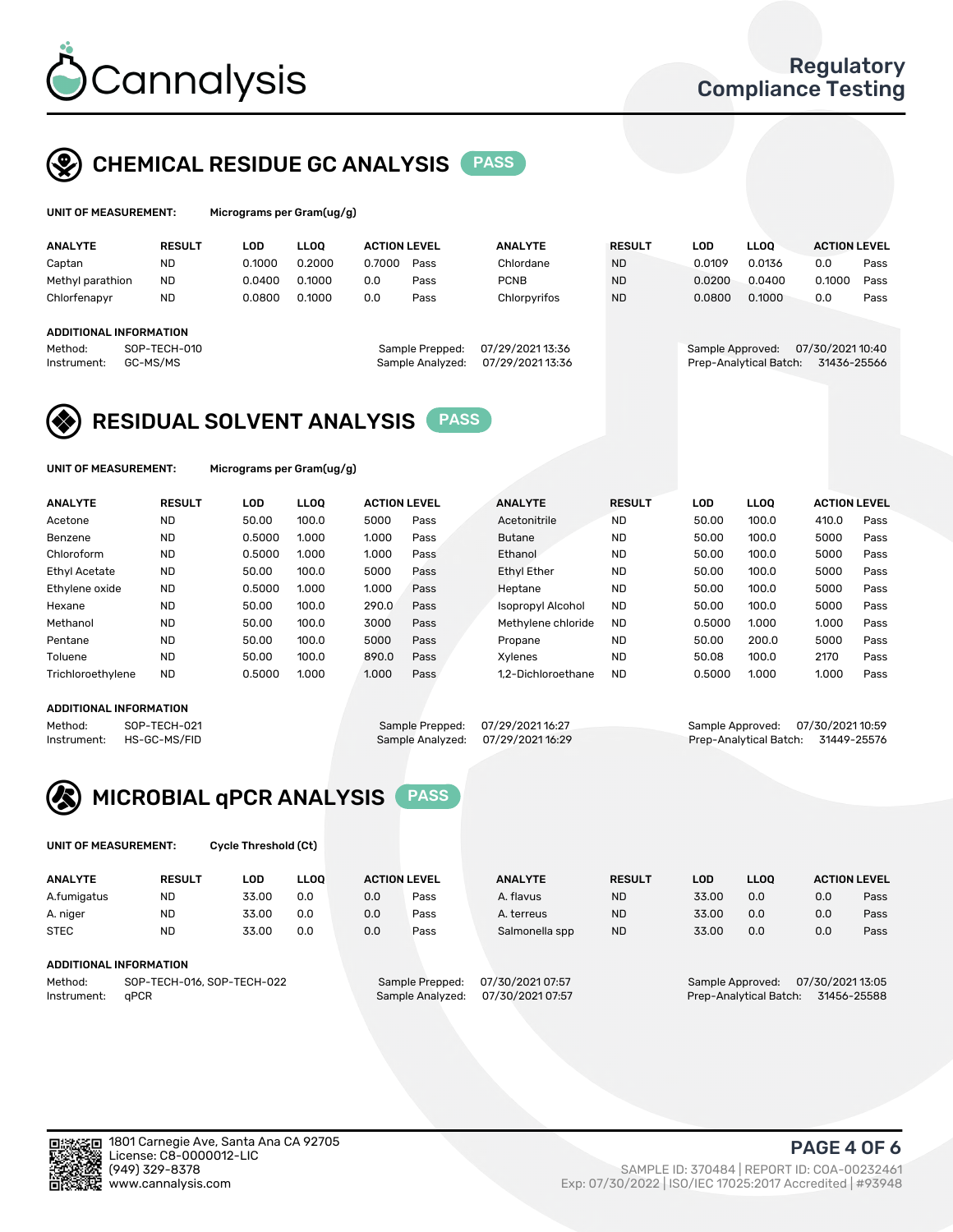



| UNIT OF MEASUREMENT: |                            | Micrograms per Gram(ug/g) |        |                     |                  |                  |               |                  |                        |                     |      |
|----------------------|----------------------------|---------------------------|--------|---------------------|------------------|------------------|---------------|------------------|------------------------|---------------------|------|
| <b>ANALYTE</b>       | <b>RESULT</b>              | <b>LOD</b>                | LLOO   | <b>ACTION LEVEL</b> |                  | <b>ANALYTE</b>   | <b>RESULT</b> | <b>LOD</b>       | <b>LLOQ</b>            | <b>ACTION LEVEL</b> |      |
| Arsenic              | <b>ND</b>                  | 0.0120                    | 0.1000 | 0.2000              | Pass             | Cadmium          | <b>ND</b>     | 0.0072           | 0.0500                 | 0.2000              | Pass |
| Lead                 | <b>ND</b>                  | 0.0068                    | 0.0500 | 0.5000              | Pass             | Mercury          | <b>ND</b>     | 0.0060           | 0.0500                 | 0.1000              | Pass |
|                      | ADDITIONAL INFORMATION     |                           |        |                     |                  |                  |               |                  |                        |                     |      |
| Method:              | SOP-TECH-013               |                           |        |                     | Sample Prepped:  | 07/29/2021 14:59 |               | Sample Approved: |                        | 07/29/2021 18:43    |      |
| Instrument:          | ICP-MS                     |                           |        |                     | Sample Analyzed: | 07/29/2021 15:00 |               |                  | Prep-Analytical Batch: | 31433-25569         |      |
| (纂)                  | <b>MYCOTOXINS ANALYSIS</b> |                           |        | <b>PASS</b>         |                  |                  |               |                  |                        |                     |      |

UNIT OF MEASUREMENT: Micrograms per Kilogram(ug/kg)

| <b>ANALYTE</b>          | <b>RESULT</b><br><b>LLOO</b><br>LOD<br><b>ACTION LEVEL</b> |       |       | <b>ANALYTE</b> | <b>RESULT</b> | LOD          | <b>LLOO</b> | <b>ACTION LEVEL</b> |       |       |      |
|-------------------------|------------------------------------------------------------|-------|-------|----------------|---------------|--------------|-------------|---------------------|-------|-------|------|
| Aflatoxin B1            | <b>ND</b>                                                  | 1.000 | 2.000 |                | N/A           | Aflatoxin B2 | <b>ND</b>   | 2.000               | 5.000 |       | N/A  |
| Aflatoxin G1            | <b>ND</b>                                                  | 2.000 | 5.000 |                | N/A           | Aflatoxin G2 | <b>ND</b>   | 2.000               | 5.000 |       | N/A  |
| <b>Total Aflatoxins</b> | <b>ND</b>                                                  | 10.00 | 14.00 | 20.00          | Pass          | Ochratoxin A | <b>ND</b>   | 1.000               | 2.000 | 20.00 | Pass |
|                         |                                                            |       |       |                |               |              |             |                     |       |       |      |
|                         |                                                            |       |       |                |               |              |             |                     |       |       |      |

#### ADDITIONAL INFORMATION

Method: SOP-TECH-020 Sample Prepped: 07/29/2021 14:45 Sample Approved: 07/30/2021 11:01 Instrument: LC-MS/MS Sample Analyzed: 07/29/2021 14:45 Prep-Analytical Batch: 31441-25568

# FILTH & FOREIGN MATERIAL ANALYSIS PASS

UNIT OF MEASUREMENT: Filth and Foreign Matter (%, #/3g)

| <b>ANALYTE</b>                                              | <b>RESULT</b> | LOD. | LLOO | <b>ACTION LEVEL</b> |                                     | <b>ANALYTE</b>                      | <b>RESULT</b>                              | <b>LLOO</b><br>LOD |     | <b>ACTION LEVEL</b>             |      |  |
|-------------------------------------------------------------|---------------|------|------|---------------------|-------------------------------------|-------------------------------------|--------------------------------------------|--------------------|-----|---------------------------------|------|--|
| IF RH ME                                                    | <b>ND</b>     | 0.0  | 0.0  | 1.000               | Pass                                | <b>IFM</b>                          | <b>ND</b>                                  | 0.0                | 0.0 | 25.00                           | Pass |  |
| Mold                                                        | <b>ND</b>     | 0.0  | 0.0  | 25.00               | Pass                                | <b>SSCD</b>                         | <b>ND</b>                                  | 0.0                | 0.0 | 25.00                           | Pass |  |
| ADDITIONAL INFORMATION                                      |               |      |      |                     |                                     |                                     |                                            |                    |     |                                 |      |  |
| Method:<br>SOP-TECH-009<br>Instrument:<br>Visual Inspection |               |      |      |                     | Sample Prepped:<br>Sample Analyzed: | 07/30/2021 11:21<br>07/30/202111:21 | Sample Approved:<br>Prep-Analytical Batch: |                    |     | 07/30/2021 11:27<br>31471-25598 |      |  |



PAGE 5 OF 6